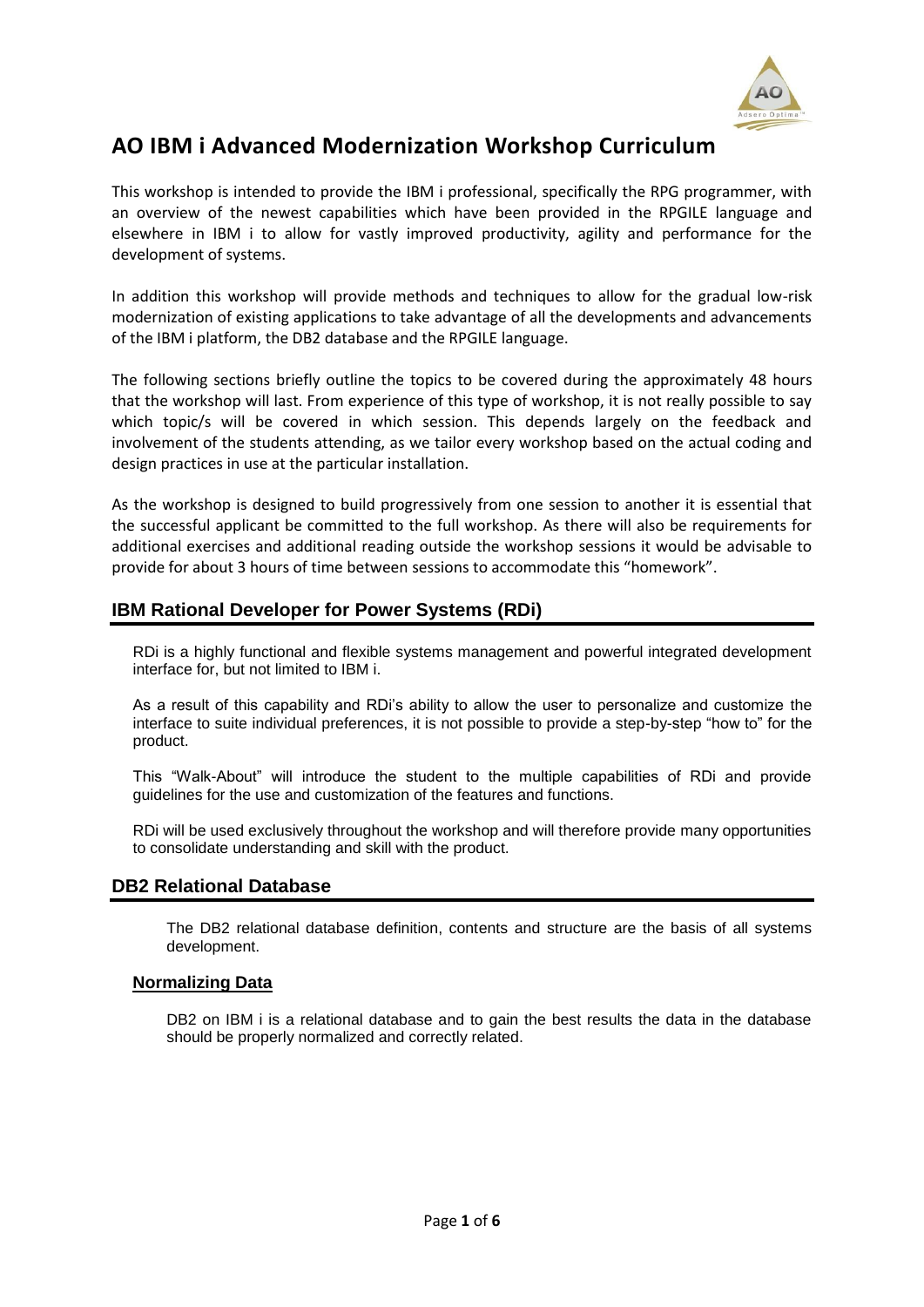

#### **Normalization Theory**

Discuss and review the generally accepted theories of normalization in a relational database.

#### **Practical Normalization**

Examine the differences between theory and practice in the normalization of data and discuss the reasons for the differences in practical applications.

### **Database Components**

Taking a look at all the different components which go to making up a DB2 Normalized, Relational Database.

#### **Data Dictionary**

What is a data dictionary? Why is it necessary and how does one go about implementing one.

Additional advantages of a properly constituted and managed Data Dictionary.

### **The Data Store**

The "Data Store" is the heart of any database as it is the definition of the structures which contain the company's data. This is the single most valuable asset of any company no matter how big or how small.

#### **DDS Physical Files**

DDS is the original definition tool for "Physical Files" in the DB2 database. Access from application code is by ISAM (Indexed Sequential Access Method).

## **DDL Tables**

DDL is the modern way to define "Tables" for the DB2 database. This uses the SQL engine for table access.

#### **DDS vs. DDL**

Discuss the pro's and con's of DDS as opposed to DDL.

#### **Viewing the "Data Store"**

The normal method of accessing the data and information in the "Data Store" is through various different logical constructs. These constructs, despite being given different names, contain no data, only routes to the data and are therefore logical or virtual rather than physical.

This section discusses the various different logical constructs which are now available on the DB2 database, looking at comparative advantages and disadvantages of each type with very specific focus on the differences between DDS vs. SQL types.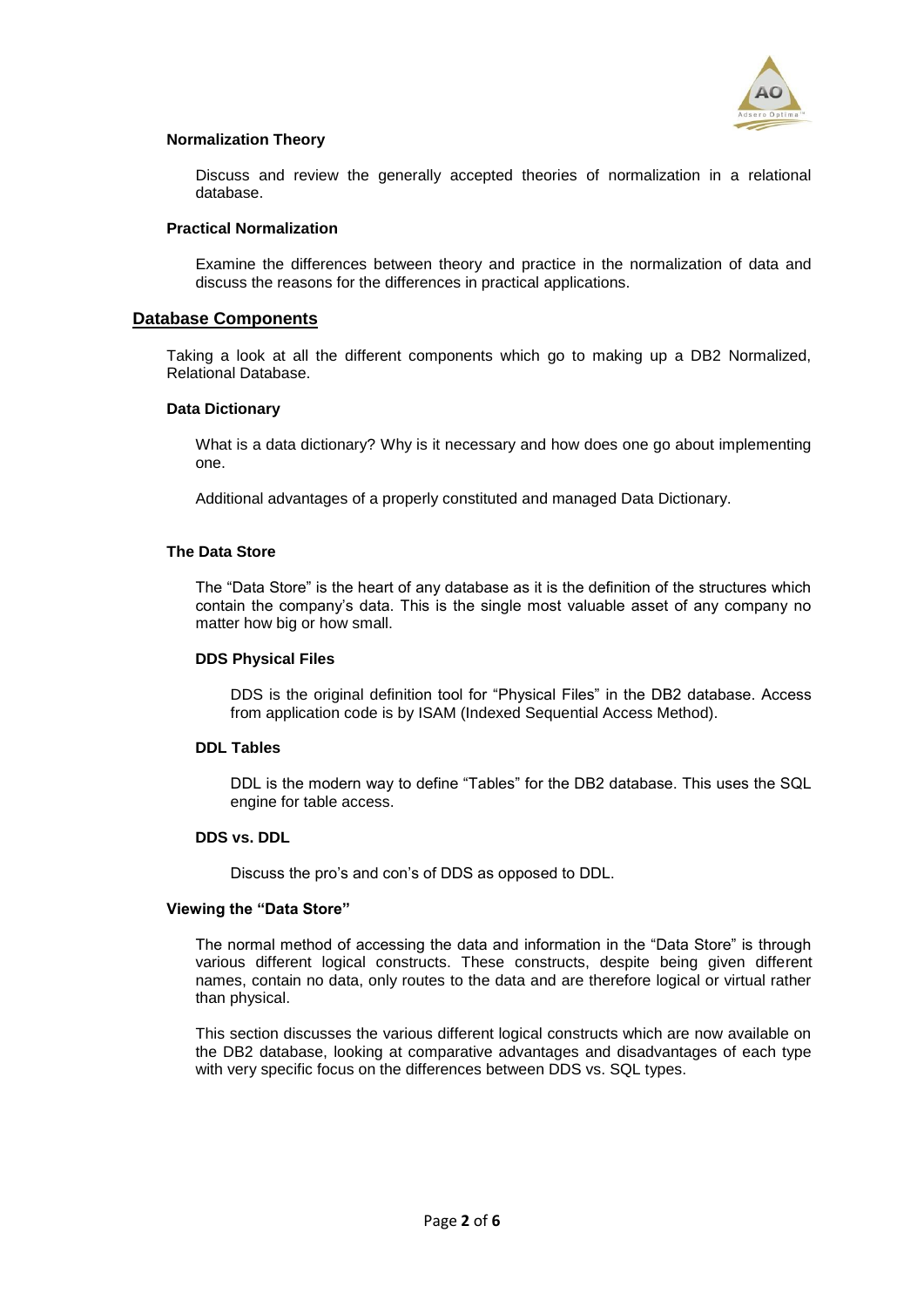

**DDS Logicals – Views, Joins, Multi-Formats**

**DDL Indexes - BR Indexes, EV Indexes**

**DDL Views – Views**

#### **Relational Components**

In a DB2 relational database, the "relational" components are those elements which provide the relationship management and other powerful functionality to the IBM i DB2 database.

This section discusses the what, why and how of these relational components, illustrating the benefits obtained from the use of these components for a very small investment in time and effort.

#### **Primary Keys, Unique Keys, Check Constraints and Referential Constraints**

#### **Journals & Receivers**

Journals and their associated receivers are an absolutely mandatory requirement when constructing a DB2 Relational database. Many other benefits are available from the use of these journals.

This section looks at the setup and usage of journals in the context of a modernized DDL/SQL database.

#### **Commitment Control**

As with journals, commitment control is required for a correctly functioning DB2 relational database.

We look at the setup and usage of commitment control and the "commit" cycle within a modernized database and also within its associated applications.

#### **Trigger Programs**

Although not mandatory, trigger programs are certainly considered "best practice" when it comes to DB2 databases.

Trigger programs are conventional programs written in any ILE language, including SQL, and attached to an event occurring on a "physical" database construct. A new trigger event has just been made available for SQL logical files.

This section discusses how to create trigger programs and the benefits of triggers in modernizing applications.

#### **External (RPG) vs. SQL**

We will also investigate and discuss the differences, advantages and disadvantages of SQL triggers as opposed to RPGILE (External) triggers.

#### **I/O Servers**

I/O Servers, although not an official IBM i DB2 construct, are considered "best practice" in the process of application modernization around an already modernized DB2 database.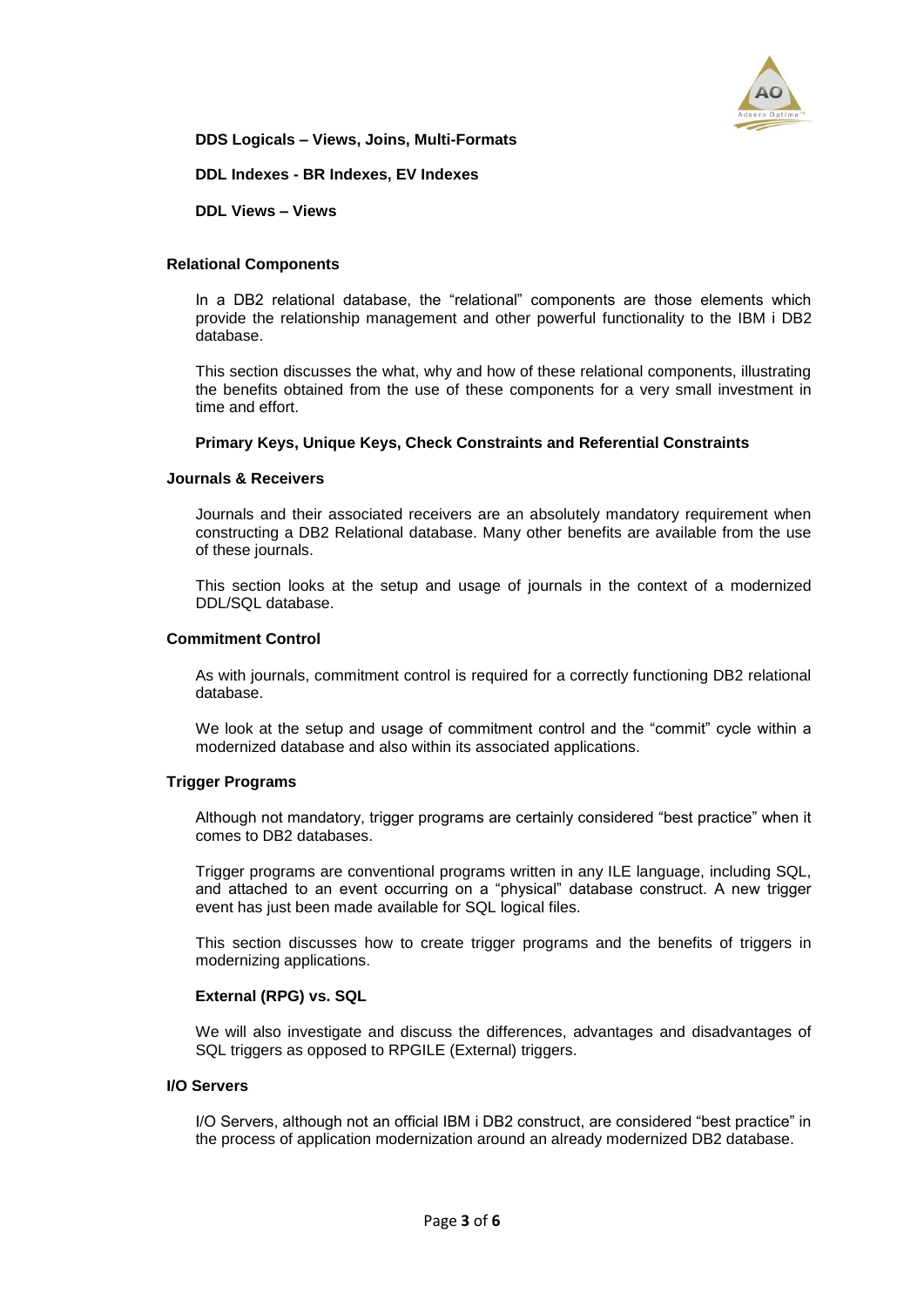

We discuss the principles and creation of the I/O Server programs and/or procedures and how these entities form the "bridge" between the application and the database, reducing application requirements in the process.

## **RPG IV**

RPG IV is the latest version of the RPG language available for IBM i and is the primary development language for this platform.

These sections of the workshop will examine the extensive capabilities of the RPG IV language and the various ways in which the language fits into the ILE (Integrated Language Environment) supported by the IBM i platform.

## **Free Form in RPG IV**

The free-form variation in RPG IV provides a huge benefit to the RPG programmer and provides access to capabilities of the language not available in the fixed-form style.

We will discuss the benefits and dangers of free-form coding and consider a set of "best practices" for an organization. Please be aware that we consider that coding in the free-form style is in itself a "best practice" and therefore all provided examples and exercises will be in free-form.

#### **Built-In Functions**

There are a large number of built-in functions (BIF's) available in free-form and the workshop will examine these and discuss their actions and the various techniques and ways these BIF's can be used.

## **Programs**

The workshop will examine the many different ways that programs can be constructed using the various constructs available in ILE RPG IV. The emphasis here is on the packaging of reuseable code blocks to reduce code redundancy and improve maintainability and agility.

#### **Procedures**

Discussion on the various methods of coding procedures and the use of parameter interfaces.

#### **Functions**

Creating application functions similar to the RPG BIF's and the benefits of these in the application modernization process.

#### **Modules**

Creating program modules and how these are used in the building of programs and service programs.

## **Packaged Code**

Here we will examine various different types of modernized packaged code and understand the advantages of modular application development as well as the way to code and compile these packages.

These will include Trigger Programs, I/O Servers and Service Programs.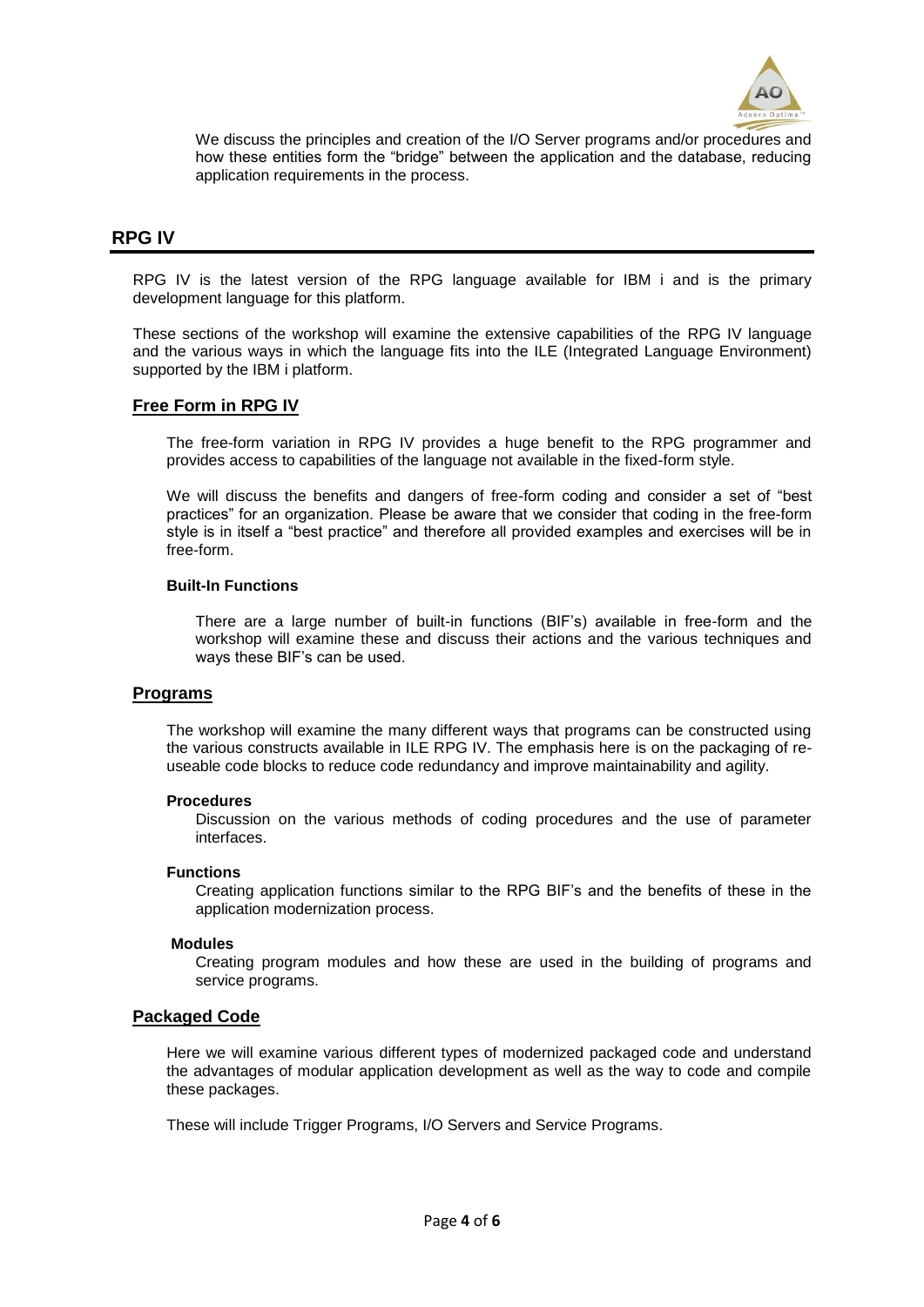

## **Pointers**

Pointers are an incredibly powerful, high performance data manipulation tool available in RPG IV. The application of pointers in the modernization of applications is very diverse and can be beneficial to the programmer in many ways to reduce the number of code lines required and to improve performance.

The workshop will examine many ways in which pointers can be used by the programmer.

## **Data Exports/Imports**

Due to the trend in modernized code for a more modular construction of application programs and the increased use of service programs to contain re-usable code, the transfer of information and parameters between these modules becomes more important.

This workshop explains the usage of data exports and imports between modules to simplify the connection between modules and improve performance.

### **Activation Groups**

Activation groups are a part of the ILE environment designed to compartmentalize the resources for any specific job running on the IBM i.

This workshop will examine the various types of activation groups, and the ways in which the programmer can utilize their capability to enhance the control of application resources and once again improve application performance and agility.

### **Error Handling**

Due to the modularization and fragmentation of code in the modernized application it is necessary to have a consistent and easily managed way of handling both program and database errors, to ensure that the application does not "crash".

This workshop looks at the "best practice" method of handling error at all call levels of an application. This method closely reflects the methods the O/S itself uses to handle/manage errors.

## **User Spaces/Indexes**

User space (\*USRSPC) and user index (\*USRIDX) objects are powerful, high performance objects which can be used for an unlimited number of purposes. User spaces are used extensively by system API's (next topic).

We examine these two objects and the various ways they can be used in detail not only to better understand there usage in the API's but to make their capability and flexibility available to the programmer in the creation of application code.

## **System API's**

System API's (Application Programming Interfaces) are callable system supplied programs giving the application programmer access to a wide variety of system functions and information which is not available in the normal way. There are an increasingly large number of API's available for many purposes.

In the workshop we will first examine the generic principles of working with API's and then will look at the list of available API's and examine some of those, more relevant to the application programmer, in greater detail.